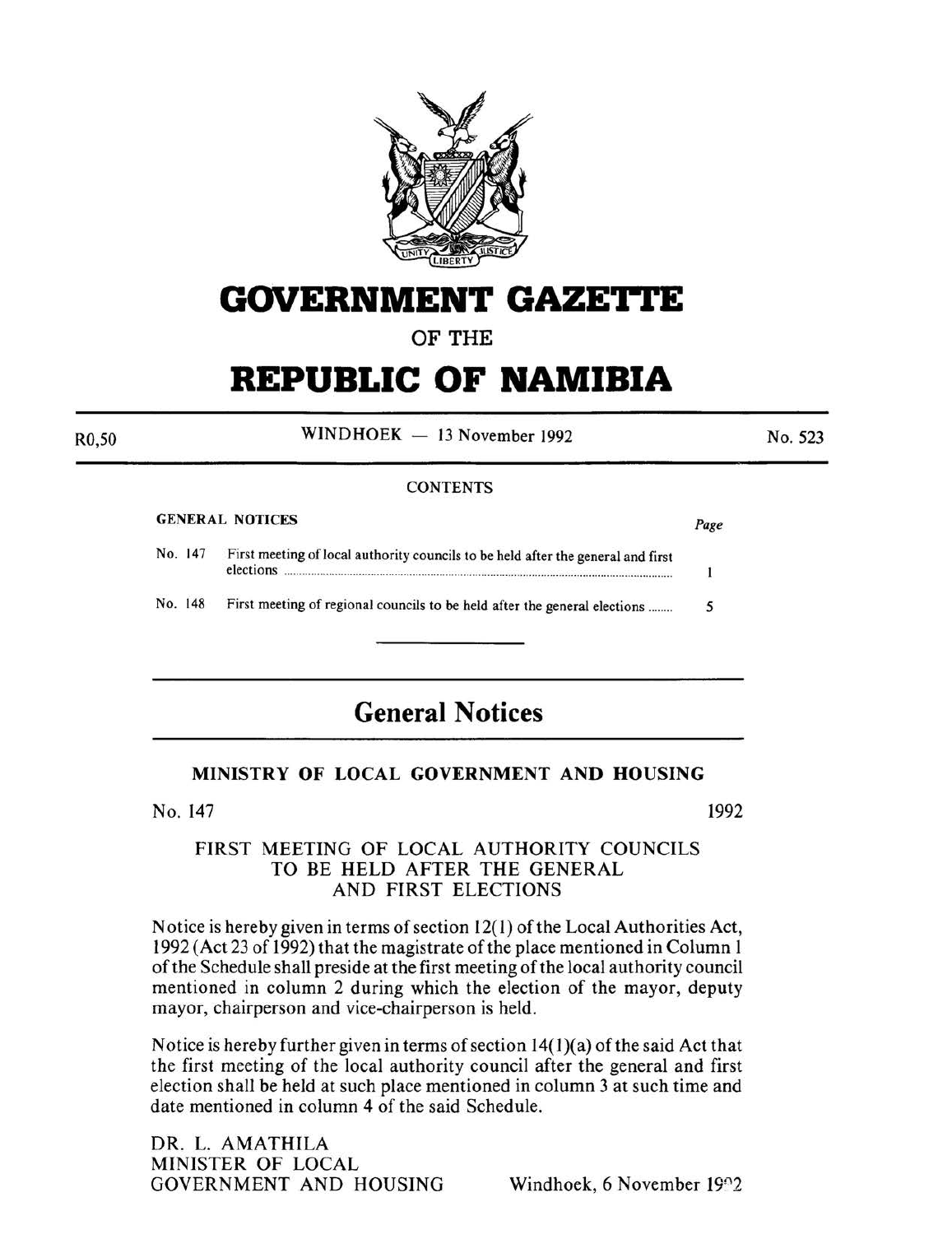#### SCHEDULE

| COLUMN 1      | <b>COLUMN 2</b>       | COLUMN <sub>3</sub> | COLUMN <sub>4</sub><br>Time & Date |
|---------------|-----------------------|---------------------|------------------------------------|
| Magistrate    | Local Authority Place |                     |                                    |
| Opuwo         | Opuwo                 | Town Office         | 08 Dec. 1992 at 14h00              |
| Khorixas      | Khorixas              | Town Office         | 11 Dec. 1992 at 09h00              |
|               | Uis                   | Village Office      | 09 Dec. 1992 at 09h00              |
| Outjo         | Kamanjab              | Village Office      | 09 Dec. 1992 at 09h00              |
|               | Outjo                 | Municipal Office    | 09 Dec. 1992 at 14h00              |
| Oshakati      | Ongwediva             | Town Office         | 09 Dec. 1992 at 14h00              |
|               | Oshakati              | Town Office         | 09 Dec. 1992 at 09h00              |
| Ondangwa      | Ondangwa              | Town Office         | 11 Dec. 1992 at 14h00              |
| Tsumeb        | Tsumeb                | Municipal Office    | 11 Dec. 1992 at 14h00              |
| Rundu         | Rundu                 | Town Office         | 09 Dec. 1992 at 09h00              |
| Katima Mulilo | Katima Mulilo         | Town Office         | 09 Dec. 1992 at 09h00              |
| Karibib       | Karibib               | Municipal Office    | 11 Dec. 1992 at 14h00              |
|               | Omaruru               | Municipal Office    | 08 Dec. 1992 at 09h00              |
|               | Usakos                | Municipal Office    | 11 Dec. 1992 at 09h00              |
| Swakopmund    | Arandis               | Town Office         | 09 Dec. 1992 at 09h00              |
|               | Hentiesbaai           | Town Office         | 08 Dec. 1992 at 09h00              |
|               | Swakopmund            | Municipal Office    | 11 Dec. 1992 at 14h00              |
|               | Wlotzkasbaken         | Shed of Tanker      | 08 Dec. 1992 at 11h00              |
| Grootfontein  | Grootfontein          | Municipal Office    | 11 Dec. 1992 at 0900               |
|               | Otavi                 | Municipal Office    | 09 Dec. 1992 at 09h00              |
| Okakarara     | Okakarara             | Town Office         | 11 Dec. 1992 at 09h00              |

 $\mathcal{L}^{\mathcal{C}}$ 

╮

 $\frac{1}{2}$ 

 $\hat{\mathbf{v}}$ 

 $\bar{\chi}$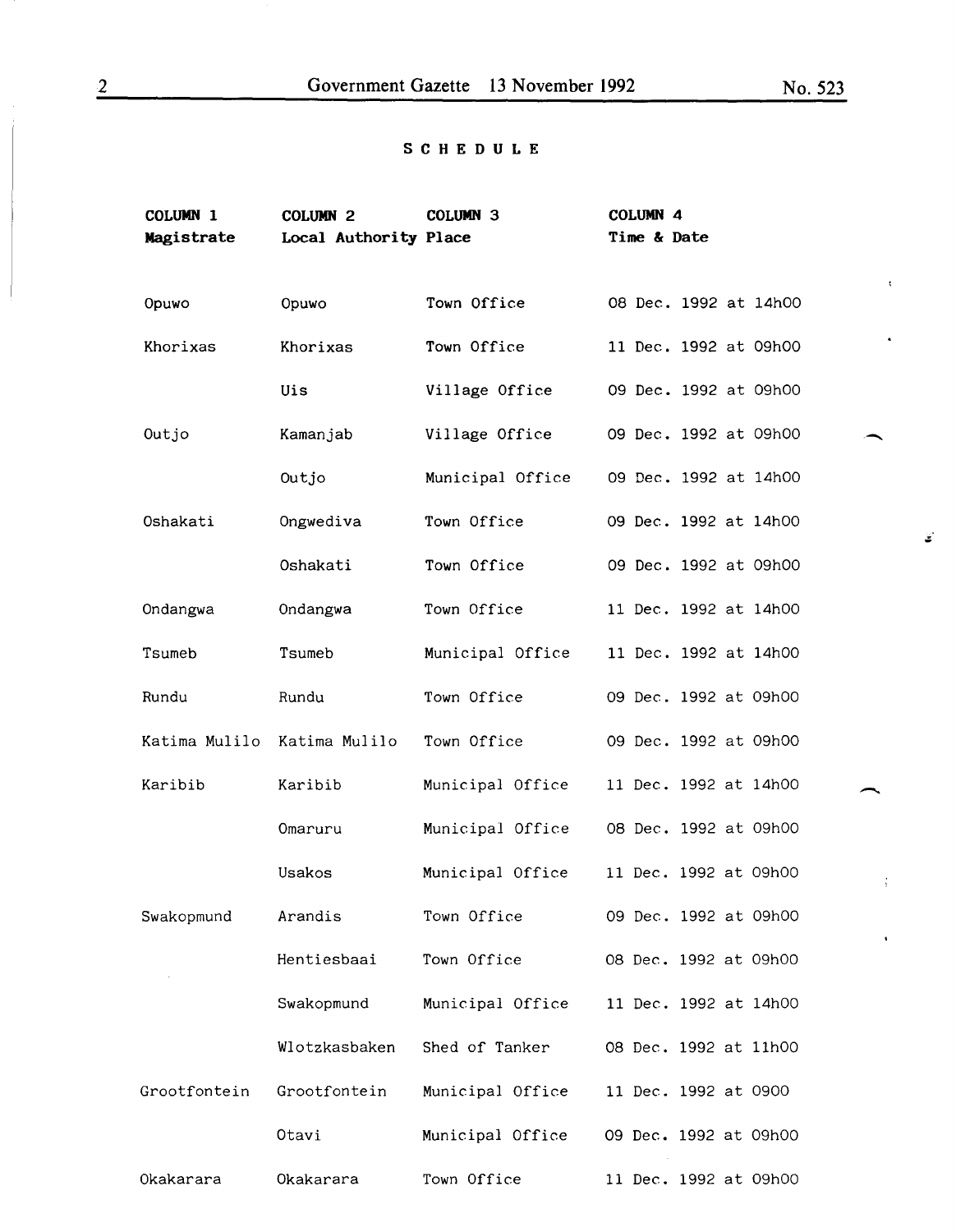| No. 523      | Government Gazette | 13 November 1992 | $\mathbf{3}$          |
|--------------|--------------------|------------------|-----------------------|
| Otjiwarongo  | Kalkfeld           | Village Office   | 08 Dec. 1992 at 09h00 |
|              | Otjiwarongo        | Municipal Office | 11 Dec. 1992 at 14h00 |
| Okahandja    | Okahandja          | Municipal Office | 11 Dec. 1992 at 09h00 |
| Gobabis      | Gobabis            | Municipal Office | 11 Dec. 1992 at 14h00 |
|              | Leonardville       | Village Office   | 08 Dec. 1992 at 09h00 |
|              | Omitara            | Hotel Omitara    | 09 Dec. 1992 at 11h00 |
|              | Summerdown         | Agra Office      | 09 Dec. 1992 at 15h00 |
|              | Witvlei            | Village Office   | 09 Dec. 1992 at 09h00 |
| Windhoek     | Aris               | Hotel at Aris    | 09 Dec. 1992 at 14h00 |
|              | Kappsfarm          | Hotel at Kapps   | 08 Dec. 1992 at 14h00 |
|              | Windhoek           | Municipal Office | 11 Dec. 1992 at 14h00 |
| Rehoboth     | Rehoboth           | Town Office      | 11 Dec. 1992 at 09h00 |
| Aranos       | Aranos             | Village Office   | 09 Dec. 1992 at 09h00 |
|              | Gochas             | Village Office   | 11 Dec. 1992 at 14h00 |
|              | Stampriet          | Village Office   | 11 Dec. 1992 at 09h00 |
| Mariental    | Gibeon             | Village Office   | 09 Dec. 1992 at 09h00 |
|              | Kalkrand           | Hotel Kalkrand   | 09 Dec. 1992 at 14h00 |
|              | Maltahohe          | Village Office   | 08 Dec. 1992 at 09h00 |
|              | Mariental          | Municipal Office | 11 Dec. 1992 at 14h00 |
| Keetmanshoop | Aroab              | Village Office   | 09 Dec. 1992 at 09h00 |
|              | Berseba            | Village Office   | 08 Dec. 1992 at 09h00 |
|              | Bethanie           | Village Office   | 11 Dec. 1992 at 14h00 |
|              | Keetmanshoop       | Municipal Office | 11 Dec. 1992 at 11h00 |
|              | Koes               | Village Office   | 09 Dec. 1992 at 14h00 |
|              | Tses               | Village Office   | 08 Dec. 1992 at 11h00 |

ı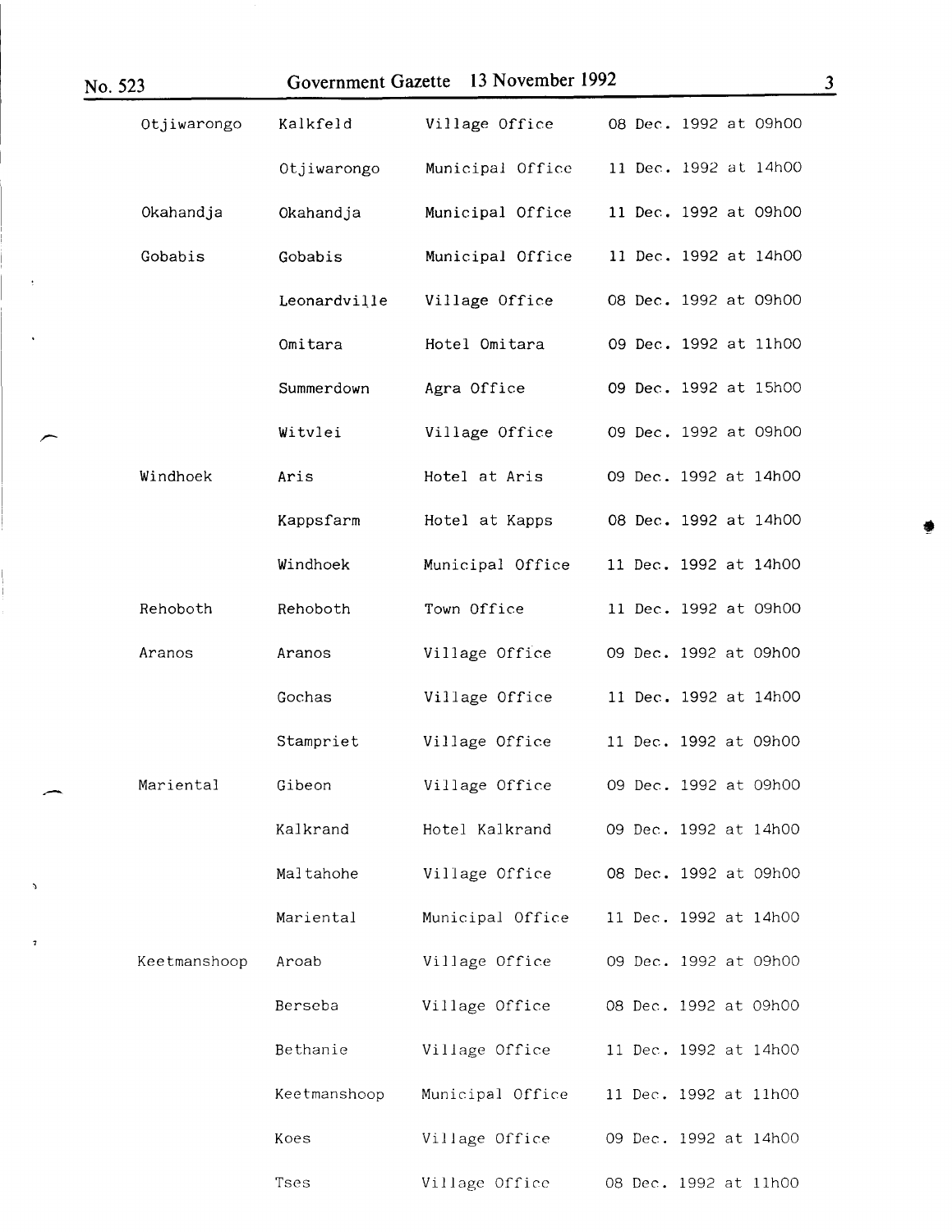| Karasburg | Ariamsvlei | Hotel Ariamsvlei | 08 Dec. 1992 at 09h00 |
|-----------|------------|------------------|-----------------------|
|           | Grunau     | Hotel Grunau     | 09 Dec. 1992 at 15h00 |
|           | Karasburg  | Municipal Office | 08 Dec. 1992 at 14h00 |
|           | Noordoewer | Hotel Noordoewer | 09 Dec. 1992 at 12h00 |
|           | Warmbad    | Village Office   | 09 Dec. 1992 at 09h00 |
| Lüderitz  | Aus        | Village Office   | 09 Dec. 1992 at 09h00 |
|           | Lüderitz   | Town Office      | 09 Dec. 1992 at 14h00 |

#### **MINISTRY OF LOCAL GOVERNMENT AND HOUSING**

No. 148

1992

#### FIRST MEETING OF REGIONAL COUNCILS TO BE HELD AFTER THE GENERAL ELECTIONS

Notice is hereby given in terms of section 19( 1) of the Regional Councils Act, 1992 (Act 22 of 1992) that the magistrate of the place mentioned in Column 1 of the Schedule shall preside at the first meeting of the regional council mentioned in Column 2 during which the election of the chairperson and the other members of its management committee is held.

Notice is hereby further given in terms of section  $11(1)(a)$  of the said Act that the first meeting of the regional council after the general election shall be held at the seat of the regional council mentioned in Column 3 at the place mentioned in Column 4 at such time and date mentioned in Column 5 of the said Schedule.

DR. L. AMATHILA MINISTER OF LOCAL GOVERNMENT AND HOUSING Windhoek, 6 November 1992.